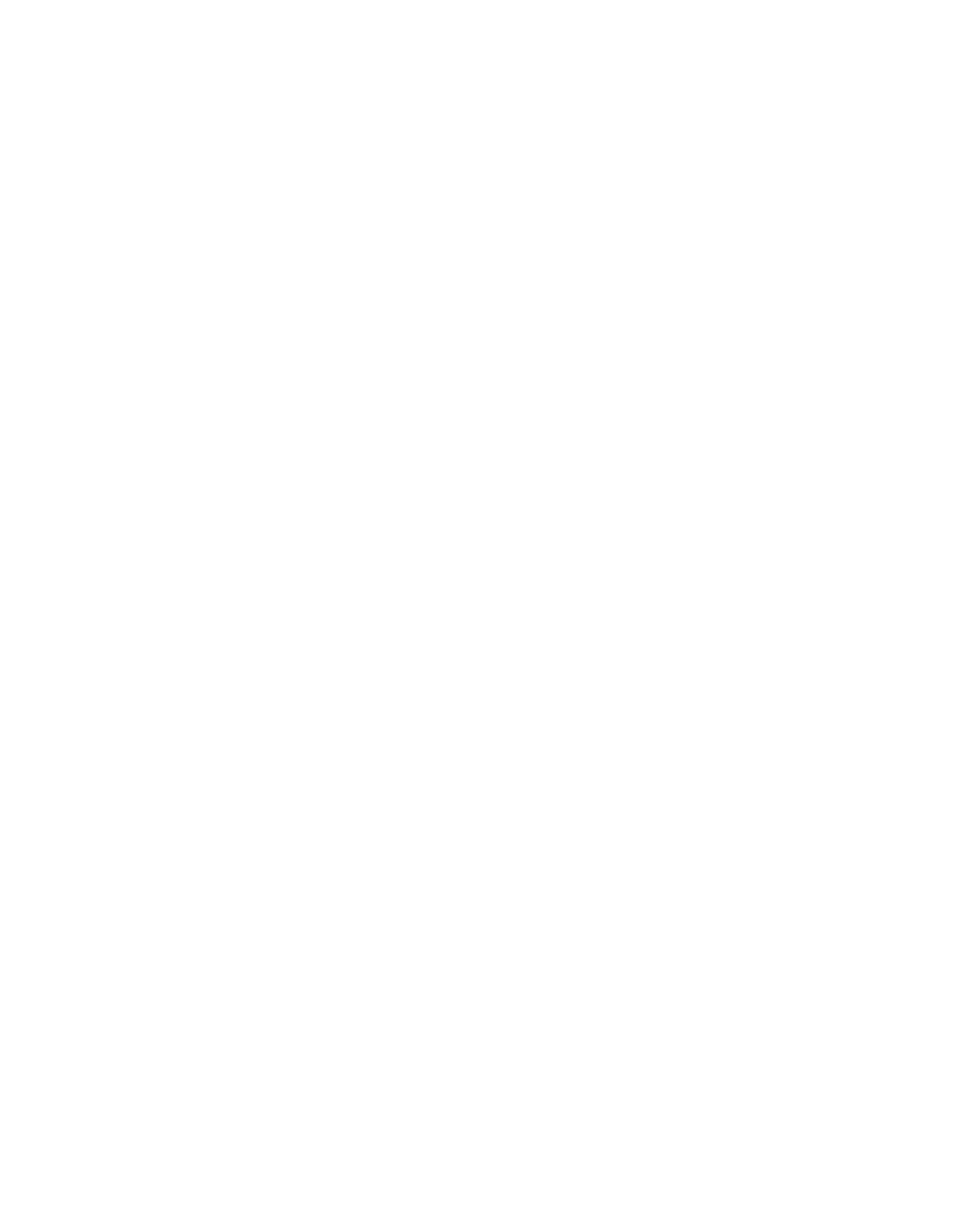# **Housing Element**

# **A** Accommodating Growth and Maintaining Affordability

# discussion

Housing affordability is influenced in part by regional and local land use policies, development regulations and permit processes.

This Plan accommodates Seattle's portion of expected regional housing demand, in part created by expected employment growth in Seattle. Because Seattle's housing market is influenced by the regional housing market, Seattle and other jurisdictions in the region need to plan cooperatively.

This Plan provides for sufficient unused residential development capacity to allow the market to develop housing to meet expected demand, thus reducing upward pressure on average housing prices and rents. The Plan encourages residential developers to develop in Seattle by holding down regulatory components of housing costs, and controlling the cost of developing new housing.

#### goals

- **H**G1 Accommodate 70,000 additional housing units, including Seattle's share of the countywide need for affordable housing, consistent with the Countywide Planning Policies, over the 20 years covered by this Plan.
- **H**G2 Maintain housing affordability over the life of this Plan.
- **HG**2.5 Seek to reduce involuntary housing cost burden for households by supporting the creation and preservation of affordable housing.
- **H**G3 Achieve greater predictability in project approval timelines, achievable densities and mitigation costs.

#### policies

**H**1 Coordinate the City's growth management planning with other jurisdictions in the region in order to provide adequate regional development capacity to accommodate expected residential growth and anticipated demand for different types of housing.

- **H**2 Maintain sufficient zoned development capacity to accommodate Seattle's projected share of King County household growth over the next 20 years as described in the Urban Village Element.
- **H**3 Take a leadership role in regional efforts to increase affordable housing preservation and production in order to ensure a balanced regional commitment to affordable housing, while also maintaining the City's commitment to affordable housing.
- **H**4 Continue to permit residential development in all land use zones, but generally limit residential development in industrial zones and certain shoreline overlay zones; continue to encourage residential uses in mixed-use development in downtown and neighborhood commercial zones.
- **H**5 Provide for lower off-street parking requirements in locations where car ownership rates are low for resident populations, to help reduce housing costs and increase affordability.
- **H**6 In order to control the effects of regulatory processes on housing price, strive to minimize the time taken to process land use and building permits, subject to the need to review projects in accordance with applicable regulations. Continue to give priority in the plan review process to permits for very low-income housing.
- **H**7 Periodically assess the effects of City policies and regulations on housing development costs and overall housing affordability, considering the balance between housing affordability and other objectives such as environmental quality, urban design quality, maintenance of neighborhood

January | 2005 (2015)

January | 2005 (2015)

**A**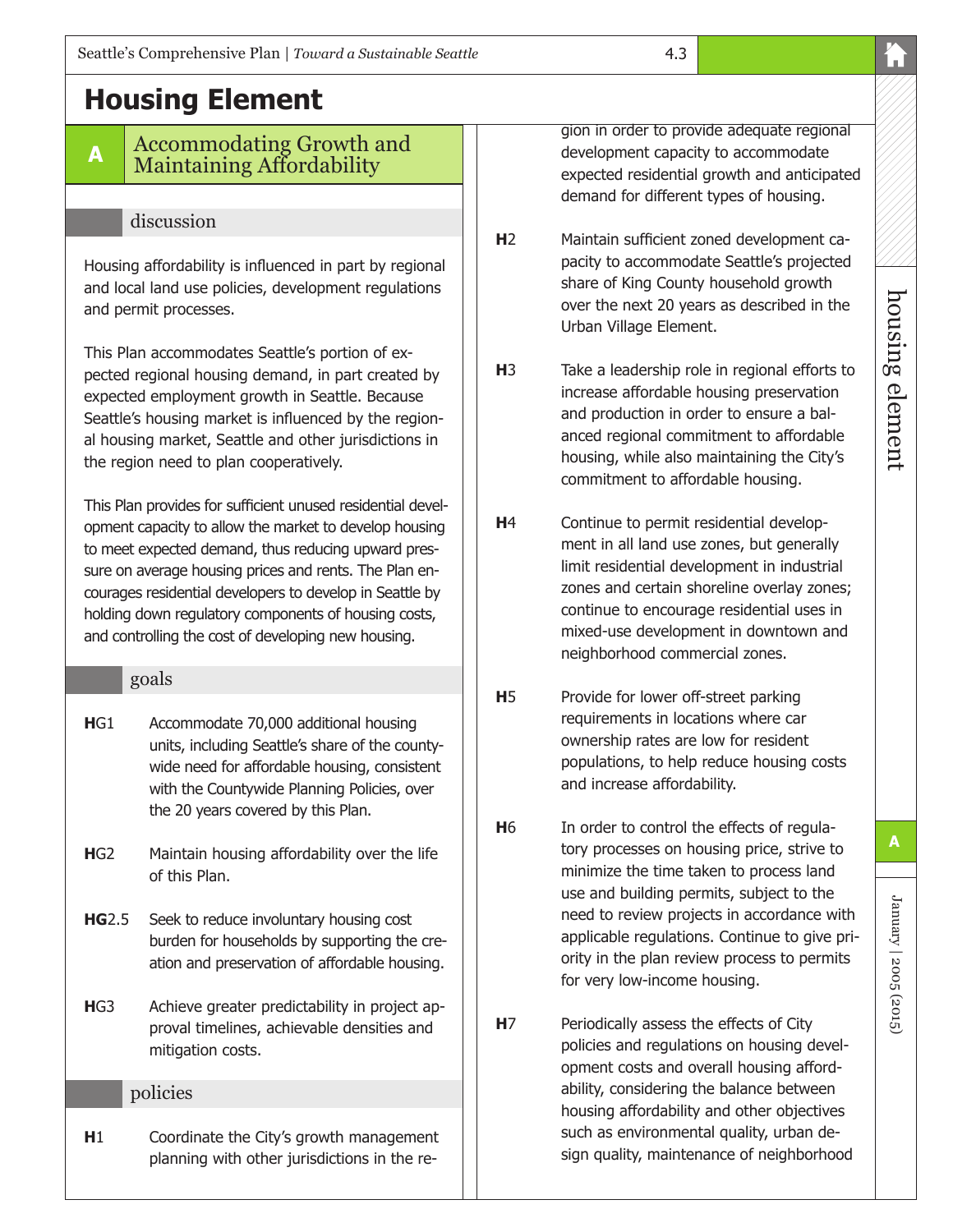| L۱                           |                                                                                                                                                                                                                                                                                                                                                                                                                                                                                                                                                               | 4.4                                                                                                                                                                                                                                                                                                                                                                                                                                                                                                                                                                                                                                                                                                            |                                                                                                                                                                                                                      |                        | Seattle's Comprehensive Plan   Toward a Sustainable Seattle                                                                                                                                                                                                                                                                                                                                                                                                                                                                                                                                                                                                                                                                                                                                                                                                          |
|------------------------------|---------------------------------------------------------------------------------------------------------------------------------------------------------------------------------------------------------------------------------------------------------------------------------------------------------------------------------------------------------------------------------------------------------------------------------------------------------------------------------------------------------------------------------------------------------------|----------------------------------------------------------------------------------------------------------------------------------------------------------------------------------------------------------------------------------------------------------------------------------------------------------------------------------------------------------------------------------------------------------------------------------------------------------------------------------------------------------------------------------------------------------------------------------------------------------------------------------------------------------------------------------------------------------------|----------------------------------------------------------------------------------------------------------------------------------------------------------------------------------------------------------------------|------------------------|----------------------------------------------------------------------------------------------------------------------------------------------------------------------------------------------------------------------------------------------------------------------------------------------------------------------------------------------------------------------------------------------------------------------------------------------------------------------------------------------------------------------------------------------------------------------------------------------------------------------------------------------------------------------------------------------------------------------------------------------------------------------------------------------------------------------------------------------------------------------|
|                              | H8                                                                                                                                                                                                                                                                                                                                                                                                                                                                                                                                                            | character and protection of public health,<br>safety and welfare.<br>Consider using programs that require or<br>encourage public agencies, private property<br>owners and developers to build housing<br>that helps fulfill City policy objectives.                                                                                                                                                                                                                                                                                                                                                                                                                                                            |                                                                                                                                                                                                                      |                        | Seattle's zoning and development regulations are<br>intended to allow development of housing that will<br>satisfy varied consumer preferences. Many con-<br>sumers have a strong preference for single-family<br>homes. To some extent, this preference can be met<br>by ground-related units that may be more afford-<br>able than detached houses. Ground-related hous-<br>ing types include townhouses, duplexes, triplexes,                                                                                                                                                                                                                                                                                                                                                                                                                                      |
| housing element              | H8.5                                                                                                                                                                                                                                                                                                                                                                                                                                                                                                                                                          | Encourage a shared responsibility among<br>the private and public sectors for address-<br>ing affordable housing needs.                                                                                                                                                                                                                                                                                                                                                                                                                                                                                                                                                                                        | ground-related apartments, small cottages, acces-<br>sory units and single-family homes. These housing<br>types provide yards or play areas immediately adja-<br>cent to homes, which are important to families with |                        |                                                                                                                                                                                                                                                                                                                                                                                                                                                                                                                                                                                                                                                                                                                                                                                                                                                                      |
|                              | H <sub>9</sub><br>H <sub>9.5</sub><br>B                                                                                                                                                                                                                                                                                                                                                                                                                                                                                                                       | Promote housing preservation, develop-<br>ment and affordability in coordination<br>with the Seattle Transit Plan, particularly<br>in proximity to light rail stations and other<br>transit hubs. Coordinate housing, land<br>use, human services, urban design, infra-<br>structure and environmental strategies to<br>support pedestrian-friendly communities<br>that are well-served by public transit.<br>When using federal, state, local, and pri-<br>vate resources to preserve, rehabilitate or<br>redevelop properties for affordable hous-<br>ing, consider access to transit service and<br>estimated household transportation costs.<br><b>Encouraging Housing</b><br><b>Diversity and Quality</b> |                                                                                                                                                                                                                      | HG4                    | children. See the Land Use Element for the City's<br>policy regarding accessory housing.<br>Moderate- and high-density multifamily apartments<br>are needed to help accommodate expected housing<br>demand over the next 20 years. This kind of resi-<br>dential development is often more affordable than<br>ground-related housing due to the frequently smaller<br>size of the units. This Plan accommodates the<br>majority of residential growth in moderate- and<br>high-density multifamily developments in urban<br>centers and urban villages. As residential growth<br>occurs, it will continue to be important to include af-<br>fordable housing units in the mix of largely<br>market-rate development.<br>goals<br>Achieve a mix of housing types that are<br>attractive and affordable to a diversity of<br>ages, incomes, household types, household |
| B                            |                                                                                                                                                                                                                                                                                                                                                                                                                                                                                                                                                               | discussion                                                                                                                                                                                                                                                                                                                                                                                                                                                                                                                                                                                                                                                                                                     |                                                                                                                                                                                                                      |                        | sizes, and cultural backgrounds.                                                                                                                                                                                                                                                                                                                                                                                                                                                                                                                                                                                                                                                                                                                                                                                                                                     |
| January   2005 (2010) (2015) | Policies in this section address both the develop-<br>ment of new housing and the adaptation of existing<br>housing to meet the needs and preferences of the<br>current and expected residents of the city. The City<br>wants to help ensure that middle-income households<br>continue to find opportunity for home ownership in<br>Seattle, encourage investment in housing, and mini-<br>mize displacement of low-income residents due to<br>gentrification of neighborhoods. The City also has an<br>interest in safeguarding the condition and quality of |                                                                                                                                                                                                                                                                                                                                                                                                                                                                                                                                                                                                                                                                                                                |                                                                                                                                                                                                                      | HG5<br>HG <sub>6</sub> | Promote households with children and<br>attract a greater share of the county's fami-<br>lies with children.<br>Encourage and support accessible design<br>and housing strategies that provide<br>seniors the opportunity to remain in their<br>own neighborhood as their housing<br>needs change.                                                                                                                                                                                                                                                                                                                                                                                                                                                                                                                                                                   |
|                              | the housing stock and in maintaining attractive and<br>livable neighborhoods.                                                                                                                                                                                                                                                                                                                                                                                                                                                                                 |                                                                                                                                                                                                                                                                                                                                                                                                                                                                                                                                                                                                                                                                                                                |                                                                                                                                                                                                                      | HG7                    | Accommodate a variety of housing types<br>that are attractive and affordable to poten-<br>tial home buyers.                                                                                                                                                                                                                                                                                                                                                                                                                                                                                                                                                                                                                                                                                                                                                          |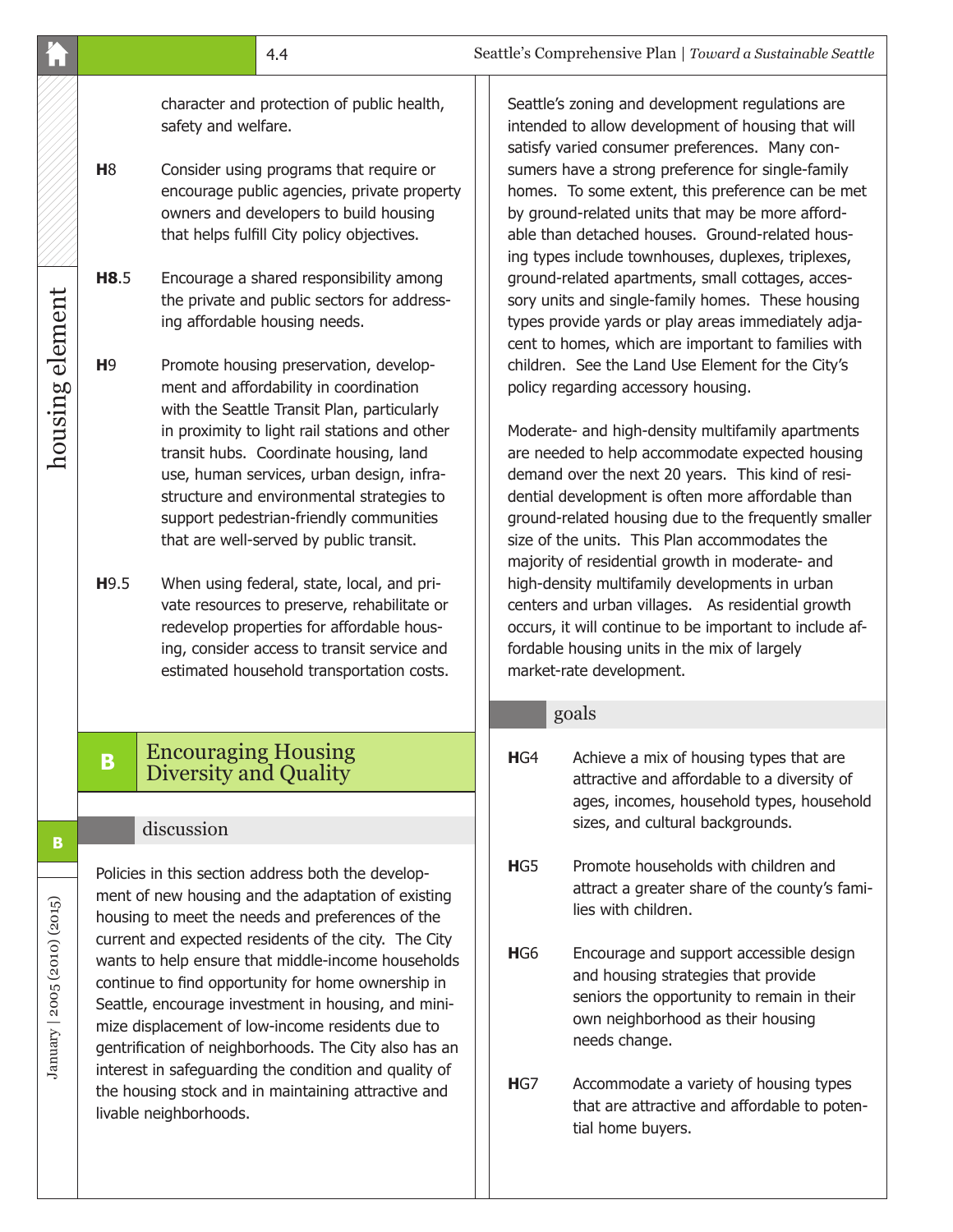- **H**G8 Strive to increase the rate of owner-occupancy of housing over time.
- **HG9** Consider new ground-related housing such as townhouses and cottage housing as part of the City's strategy for creating home ownership opportunities.
- **HG10** Ensure that housing is safe and habitable.
- **HG11** Strive for freedom of choice of housing type and neighborhood for all, regardless of race, color, age, gender, marital status, parental status, sexual orientation, political ideology, creed, religion, ancestry, national origin or the presence of any sensory, mental or physical disability.
- **H**G11.5 Implement strategies and programs to help ensure a range of housing opportunities affordable to those who work in Seattle.

#### policies

- **H**10 Reflect anticipated consumer preferences and housing demand of different submarkets in the mix of housing types and densities permitted under the City's Land Use Code. Encourage a range of housing types including, but not limited to: singlefamily housing; ground-related housing to provide an affordable alternative to singlefamily ownership; and moderate- and high-density multifamily apartments, which are needed to accommodate most of the growth over the 20-year life of this Plan.
- **H11** Strive to make the environment, amenities and housing attributes in urban villages attractive to all income groups, ages and households types.
- **H12** Provide affordable housing tools to preserve existing single-family character, while also contributing to the provision of affordable housing.
- **H13** Accommodate and encourage, where appropriate, the development of ground-

related housing in the city that is attractive and affordable to households with children.

- **H14** Strive to have each hub urban village and residential urban village include some ground-related housing capacity.
- **H15** Allow and encourage a range of housing types for seniors, such as independent living, various degrees of assisted living, and skilled nursing care facilities. Strive to increase opportunities for seniors to live in accessible housing with services nearby.
- **H16** Encourage greater ethnic and economic integration of neighborhoods in the city in a manner that does not promote the displacement of existing low-income residents from their communities. Strive to allocate housing subsidy resources in a manner that increases opportunities for low-income households, including ethnic minorities, to choose among neighborhoods throughout the city.
- **H17** Encourage the Seattle Housing Authority (SHA) to seek federal, state and private resources to continue preserving, rehabilitating or redeveloping its properties in a manner that best serves the needs of Seattle's low-income population, addresses social and economic impacts on surrounding neighborhoods, and results in no net loss of housing affordable to households earning up to 30 percent of area median income.
- **H18** Promote methods of more efficiently using or adapting the city's housing stock to enable changing households to remain in the same home or neighborhood for many years. Strategies may include sharing homes, allowing attached and detached accessory units in single-family zones, encouraging housing designs that are easily augmented to accommodate children ("grow houses"), or other methods considered through neighborhood planning.

January | 2005 (2009) (2015)

January | 2005 (2009) (2015)

**B**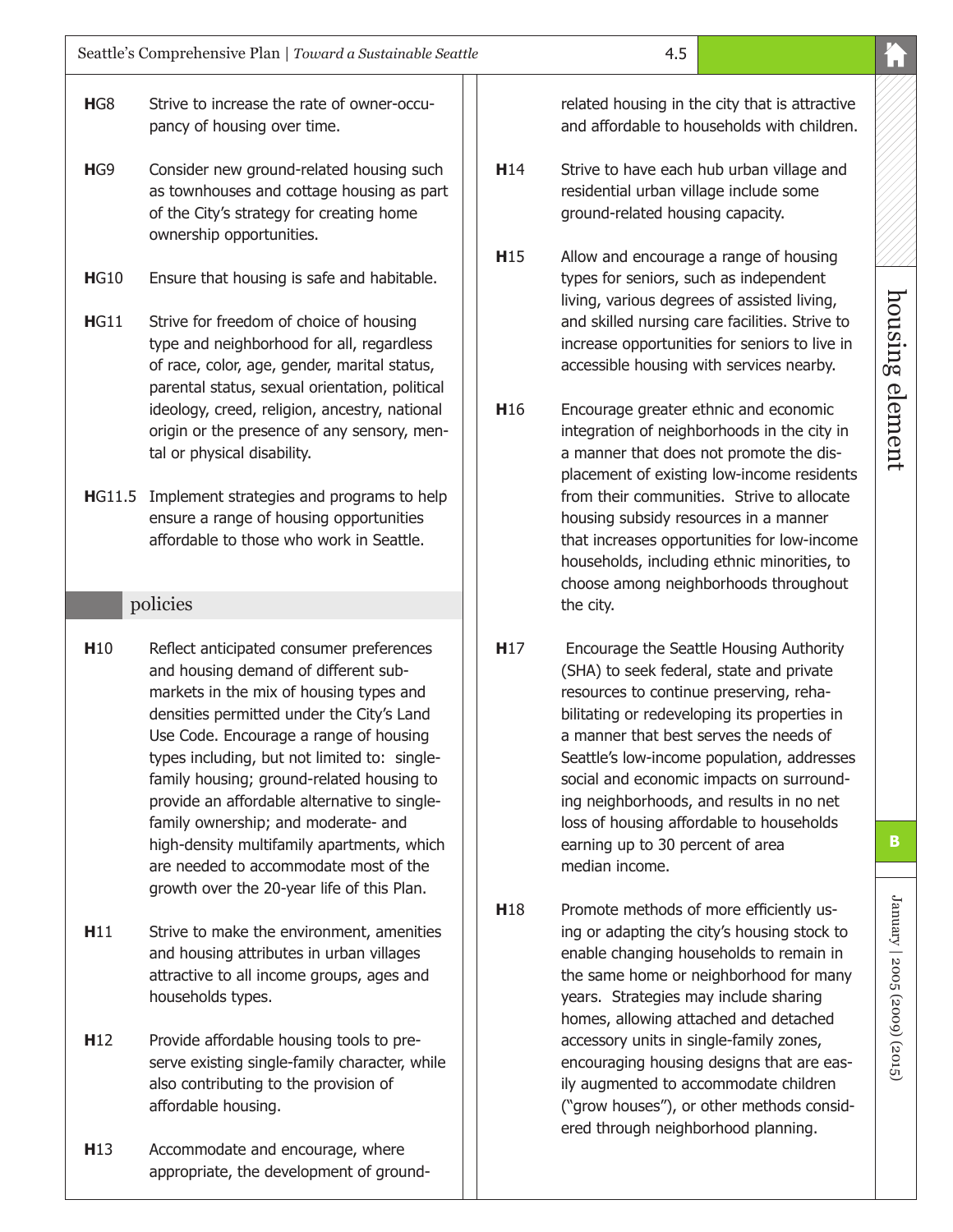**H**19 Allow the use of modular housing, conforming to the standards of the State of Washington building and energy codes, and manufactured housing, built to standards established by the federal Department of Housing and Urban Development. Modular and manufactured houses shall be permitted on individual lots in any land use zone where residential uses are permitted. **H20** Promote and foster, where appropriate, innovative and non-traditional housing types such as co-housing, live/work housing and attached and detached accessory dwelling units, as alternative means of accommodating residential growth and providing affordable housing options.

housing element

housing element

January | 2005 (2010) (2015)

January | 2005 (2010) (2015)

**B**

**H**21 Allow higher residential development densities in moderate density multifamily zones for housing limited to occupancy by lowincome elderly and disabled households, because of the lower traffic and parking impacts this type of housing generates.

**H**22 Work with financial institutions and the Washington State Housing Finance Commission, and others to overcome barriers in the real estate finance process that inhibit the development of affordable single-family houses and condominium projects.

**H**23 Encourage employers located within the city to develop employer-assisted housing programs.

**H24** Encourage safe and healthy housing free of known hazardous conditions. Require that renter-occupied housing be maintained and operated according to minimum standards established in the Seattle Housing and Building Maintenance Code and other applicable codes. Actively encourage compliance with the codes and seek to inspect on a regular basis multifamily rental structures most likely to have code violations.

### **<sup>C</sup>** Providing Housing Affordable to Low-Income Households

#### discussion

Safe, habitable and affordable housing is a fundamental human need. Providing housing affordable to low-income households is critical to ensuring that low-income households can have access to the diverse opportunities that exist in our city and that existing disparities are reduced, rather than exacerbated. Research shows that investing in affordable housing for low-income households yields a host of positive social and economic outcomes in areas such as education, employment, and physical and mental health, especially for children and families. Protecting our environment and sustaining a strong economy requires a sufficient affordable housing supply for households throughout the income spectrum.

In order to meet existing and future housing needs, the City can use a variety of methods, including: new construction of low-income housing, rehabilitation of existing low-income housing, conversion of existing non-residential structures, home-sharing, subsidizing or incentivizing low-income units in market-rate buildings, requiring new development to provide low-income housing, and rent subsidy vouchers that eligible households could use to rent housing in the open market. A range of housing types may be produced, including larger apartment buildings, smaller garden apartment structures, single-room occupancy hotels, townhouses, duplexes and single-family houses. Housing may be provided by the public sector (the Seattle Housing Authority and public development authorities), non-profit housing development organizations and social service agencies, private property owners and developers and through other mechanisms such as land trusts and limited-equity cooperatives. Specific strategies and programs for the production and preservation of low-income housing are developed through the City of Seattle's Consolidated Plan and other programmatic plans.

Income levels referred to in this Housing Element are defined as follows: (1) a "low-income household" is any household earning up to 80 percent of the area median income, as defined by the federal Department of Housing and Urban Development;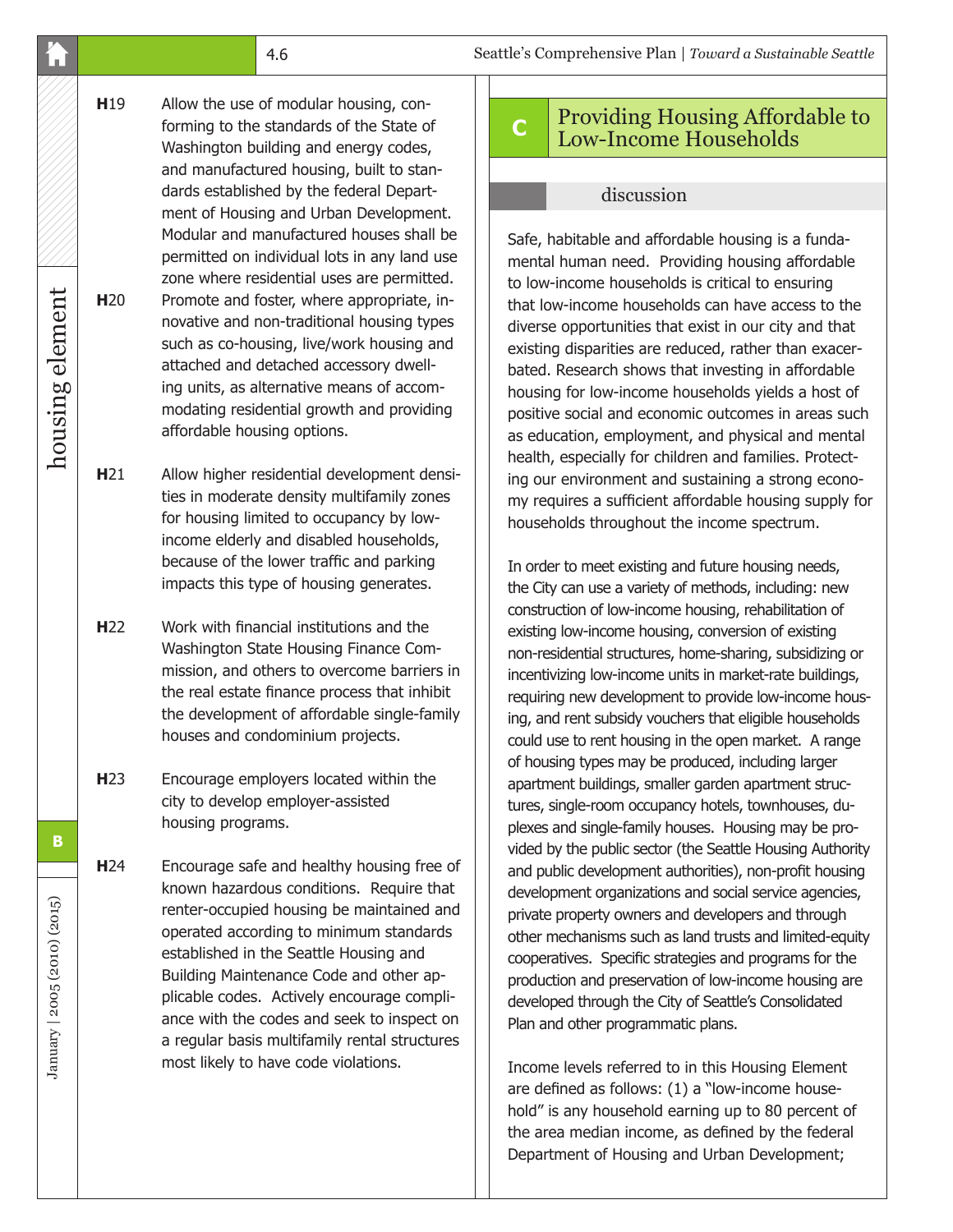(2) a "very low-income household" is any household earning up to 50 percent of the area median income; and (3) an "extremely low-income household" is any household earning up to 30 percent of the area median income. "Assisted housing" generally means owner-occupied or rental housing that is subject to restrictions on rent or sales prices as a result of one or more project-based governmental subsidies.

Although the average inflation-adjusted prices of forsale housing in submarket areas of Seattle have not yet surpassed peaks hit in 2006-2007, Seattle's rental housing costs are at their highest to date. Rent prices are susceptible to sharp increases during periods of high demand, and this particularly impacts low-income households. Indeed, the Housing Needs Assessment (see Housing Appendix) includes ample data demonstrating that Seattle's low-income households have disproportionately high housing needs. Housing costs unduly affect people of color. Thirty-one percent of black households are severely housing cost burdened, compared with 17 percent of all Seattle households.

Seattle's demographic patterns trace back to its history of racial segregation, urban renewal, and displacement of communities of color caused by market pressures. As in other U.S. cities, the consequences in terms of housing cost burden, generational wealth gained from homeownership, and access to amenityrich neighborhoods has resulted in chronic inequity and racial disparities. Addressing these inequities and protecting marginalized populations is a primary focus of the Housing Element.

In order to address these issues, it is important for the City to periodically monitor and evaluate the supply of housing affordable to low-income households and the effectiveness of existing programs that provide housing affordable to low-income households in order to understand whether existing programs are sufficient to meet our goals.

#### goals

- **H**G12 Reduce the number of low-income households in need of housing assistance.
- **HG13** Provide new low-income housing through market-rate housing production and assisted housing programs.
- **HG14** Preserve existing low-income housing, particularly in urban centers and urban villages where most redevelopment pressure will occur.
- **H**G15 Disperse housing opportunities for lowincome households throughout the city and throughout King County to support inclusion and opportunity.
- **H**G16 Achieve a distribution of household incomes in urban centers and urban villages similar to the distribution of incomes found citywide.
- **H**G17 Encourage safe, habitable and affordable housing for existing residents of distressed areas through such means as rehabilitation and adequate maintenance of privatelyowned rental housing, increased home ownership opportunities, and community revitalization and development efforts.

#### policies

- **H**25 Support programs that provide financial assistance to low-income homeowners and owners of low-income rental properties to maintain their properties in adequate condition. For instance, allocate weatherization resources to achieve energy cost savings for low-income households in owner- and renter-occupied units.
- **H26** Encourage the development of housing in ways that protect the natural environment, including environmentally critical areas, and that promote energy conservation.
- **H27** Encourage the adaptive reuse of existing buildings for residential use. Recognize the challenges faced in reusing older buildings and consider, when revising technical codes, ways to make adaptive reuse more economically feasible.
- **H28** Seek opportunities to combine housing preservation and development efforts with historic preservation by either preserving

January | 2005 (2015)

January | 2005 (2015)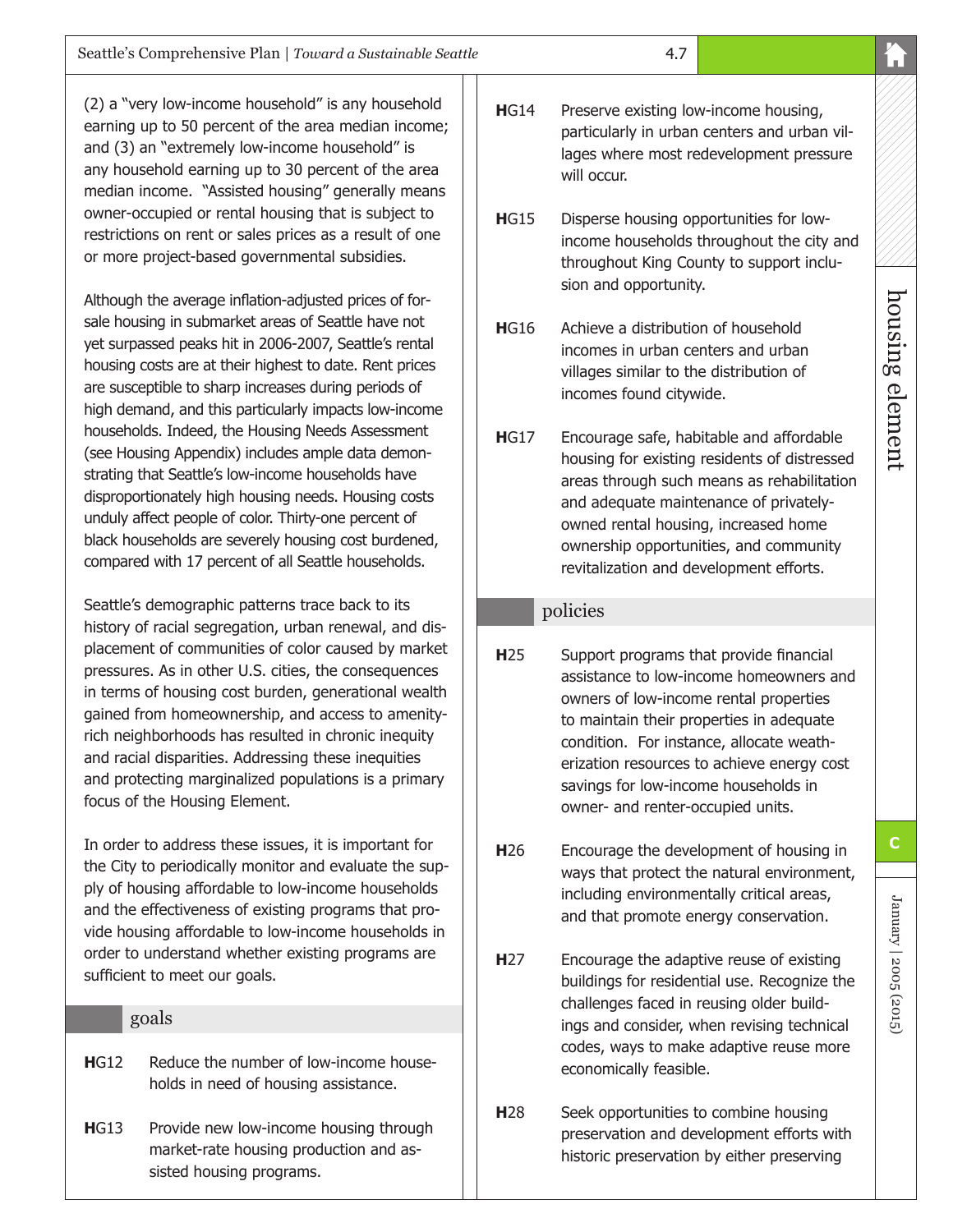|                                       |                   |                                                                             | 4.8                                                                                                                                                                                                                                                                                                               |                 |    | Seattle's Comprehensive Plan   Toward a Sustainable Seattle                                                                                                                                                                                                                                                                                                                 |
|---------------------------------------|-------------------|-----------------------------------------------------------------------------|-------------------------------------------------------------------------------------------------------------------------------------------------------------------------------------------------------------------------------------------------------------------------------------------------------------------|-----------------|----|-----------------------------------------------------------------------------------------------------------------------------------------------------------------------------------------------------------------------------------------------------------------------------------------------------------------------------------------------------------------------------|
|                                       |                   |                                                                             | residential structures of historic value or<br>rehabilitating and reusing vacant landmark<br>structures and vacant structures in land-<br>mark and/or special review districts for<br>housing. Consider landmark preservation<br>as a factor in evaluating low-income hous-<br>ing project proposals for funding. | H31             |    | Encourage the preservation of existing low-<br>income housing by: using housing programs<br>and funds to preserve existing housing that<br>is susceptible to redevelopment or gentrifi-<br>cation; encouraging acquisition of housing<br>by nonprofit organizations, land trusts or<br>tenants, thereby protecting housing from<br>upward pressure on prices and rents; in- |
| housing element                       | H <sub>29</sub>   | non-residential use.                                                        | Encourage the replacement of occupied<br>housing that is demolished or converted to                                                                                                                                                                                                                               |                 |    | specting renter-occupied housing for compli-<br>ance with the Seattle Housing and Building<br>Maintenance Code; and making available<br>funds for emergency, code-related repair.                                                                                                                                                                                           |
|                                       | H <sub>29.2</sub> |                                                                             | Consider using substantive authority avail-<br>able through the State Environmental<br>Policy Act to require that new development<br>mitigate adverse impacts on housing af-<br>fordable to low-income households.                                                                                                | H <sub>32</sub> |    | Give special consideration to actions that<br>can help maintain the affordability of hous-<br>ing occupied by artists in areas that are<br>recognized as established artist communi-<br>ties, such as Pioneer Square.                                                                                                                                                       |
|                                       | H <sub>29.4</sub> | increase development capacity.                                              | Consider requiring that new development<br>provide housing affordable to low-income<br>households. Consider adopting such an<br>approach either with or without rezones<br>or changes in development standards that                                                                                               | H <sub>33</sub> |    | Encourage affordable housing citywide.<br>a. Plan for at least one-quarter of the<br>housing stock in the city to be afford-<br>able to households with incomes up<br>to 50 percent of the area median<br>income, regardless of whether this                                                                                                                                |
| $C-1$<br>January   2005 (2008) (2015) | H <sub>29.6</sub> |                                                                             | Consider implementing programs to<br>preserve or enhance currently affordable<br>housing in order to retain opportunities for                                                                                                                                                                                     |                 |    | housing is publicly assisted or available<br>in the private market.                                                                                                                                                                                                                                                                                                         |
|                                       | H <sub>29.8</sub> |                                                                             | low-income households to live in Seattle.<br>Recognize that the provision of housing<br>affordable to low-income households can<br>help provide low-income households with                                                                                                                                        |                 |    | b. Encourage the use of public subsidy<br>funds for the production or preserva-<br>tion of low-income housing in urban<br>centers and urban villages.                                                                                                                                                                                                                       |
|                                       |                   | hoods or the city as a whole.                                               | access to education, employment, and<br>social opportunities; support the creation of<br>a more inclusive city; and reduce displace-<br>ment of households from their neighbor-                                                                                                                                   |                 | c. | Encourage the production of hous-<br>ing affordable to households of all<br>incomes, with particular emphasis on<br>households with incomes up to 50<br>percent of the area median income<br>in centers and villages with high land                                                                                                                                         |
|                                       | $C-1$             | <b>Encouraging Housing</b><br>Affordable to<br><b>Low-Income Households</b> |                                                                                                                                                                                                                                                                                                                   |                 |    | values and/or relatively little existing<br>rental housing affordable to households<br>in that income range.                                                                                                                                                                                                                                                                |
|                                       |                   | policies                                                                    |                                                                                                                                                                                                                                                                                                                   |                 | d. | Encourage all neighborhoods and<br>urban villages to participate in the<br>City's commitment to affordable                                                                                                                                                                                                                                                                  |
|                                       | H <sub>30</sub>   | low-income housing.                                                         | Consider using incentive programs to en-<br>courage the production and preservation of                                                                                                                                                                                                                            |                 |    | housing, whether through neighbor-<br>hood planning, station area planning,                                                                                                                                                                                                                                                                                                 |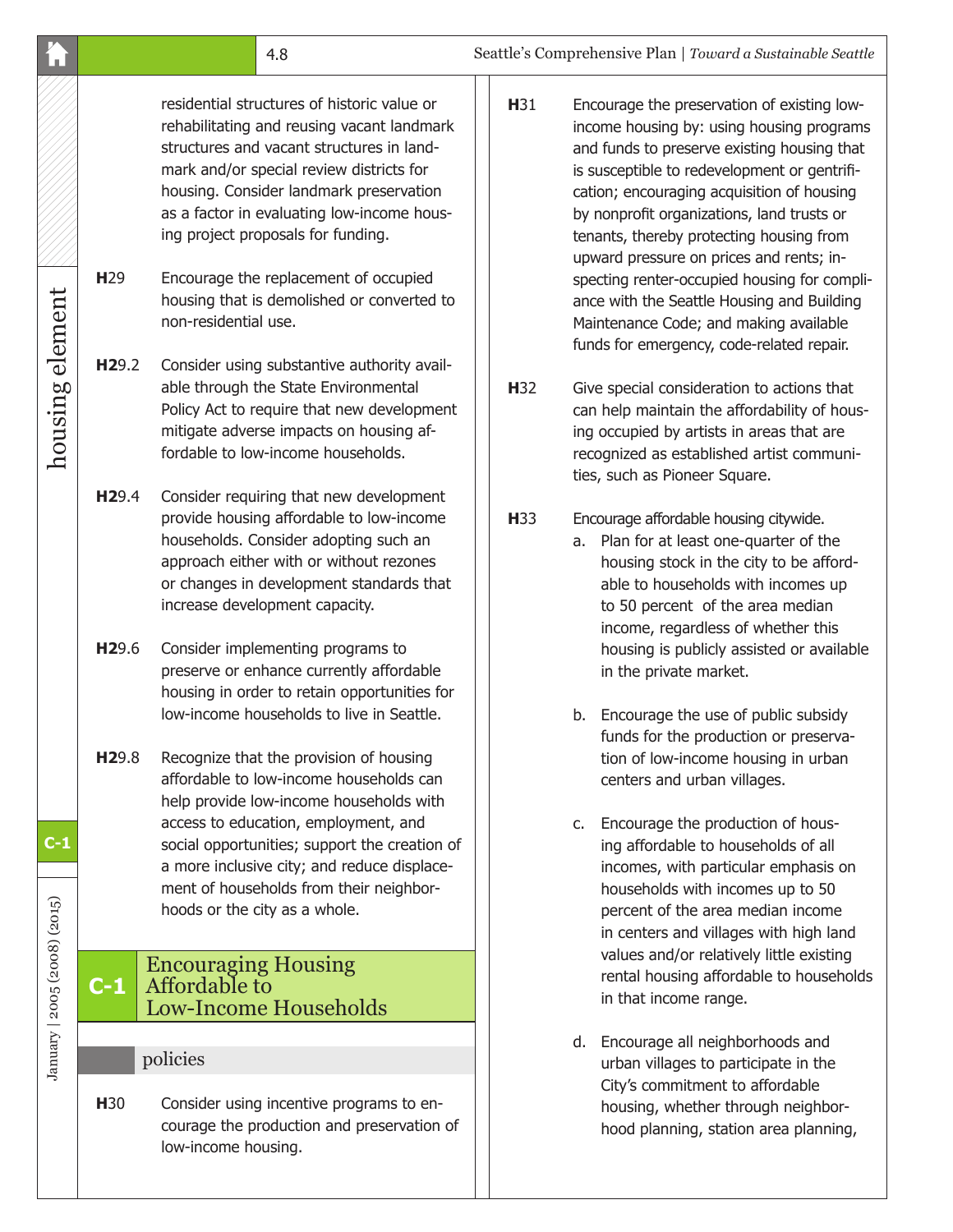or other local planning and development activities.

# **C-2** Publicly Subsidized Low-Income Housing

#### policies

- **H**34 Strive to make some resources available to all household types (such as families and single-person households) in need of affordable housing options through the mix of housing programs in the city; however, emphasize assisting households most in need due to very low-incomes or to special needs that the housing market is unable to serve. Direct affordable housing funds administered by the City to serve households with incomes up to 80 percent of the area median income, consistent with local, state and federal law and program requirements.
- **H**35 Promote a broader geographical distribution of subsidized rental housing by generally funding projects in areas with less subsidized rental housing and generally restricting funding for projects in neighborhoods outside of downtown where there are high concentrations of subsidized rental housing.
	- a. The specific rules implementing this policy and the conditions for allowing exceptions for particular projects are established by the City Council in the HUD Consolidated Plan and other City policies. The HUD Consolidated Plan may also include additional geographicspecific restrictions on, or exceptions for, subsidized rental housing in order to further housing goals as defined in this Comprehensive Plan or neighborhood plan.
	- b. Encourage developers of projects funded with resources not administered by the City of Seattle and the providers of those resources to follow the City's

policies for the geographic distribution of subsidized rental housing.

- **H**36 Require sponsors of City-funded subsidized rental housing projects and encourage sponsors of non-City-funded subsidized rental housing projects to use the City's good neighbor guidelines. This should encourage cooperative problem solving as early as possible in the process of developing subsidized rental housing, in order to identify and, where appropriate, respond to neighborhood concerns.
- **H**37 Allocate public funds administered by the City to develop and preserve affordable rental housing for low-income, very lowincome, and extremely low-income households in conformity with applicable income limits in City ordinances that govern the use of each fund source.
- **H**38 Seek to promote home ownership in the city in a variety of housing types by:
	- a. Using a portion of local discretionary housing subsidy resources to provide home ownership opportunities to low-income households, in conformity with applicable income limits in City ordinances that govern the use of each fund source.
	- b. Consider alternative approaches to increase the development of affordable home ownership housing, including but not limited to greater use of land trusts and limited equity cooperatives.
- **H**39 Strive over time for a permanent subsidized rental housing stock with unit types and sizes that reflect the housing needs of the city's low-income households.
- **H40** Provide affordable housing for low-income families with children, recognizing that family housing requires greater subsidies due to larger household size, the need for play areas for children, and separation of parking and access roads from play areas.

January | 2005 (2008) (2015)

January | 2005 (2008) (2015)

**C-2**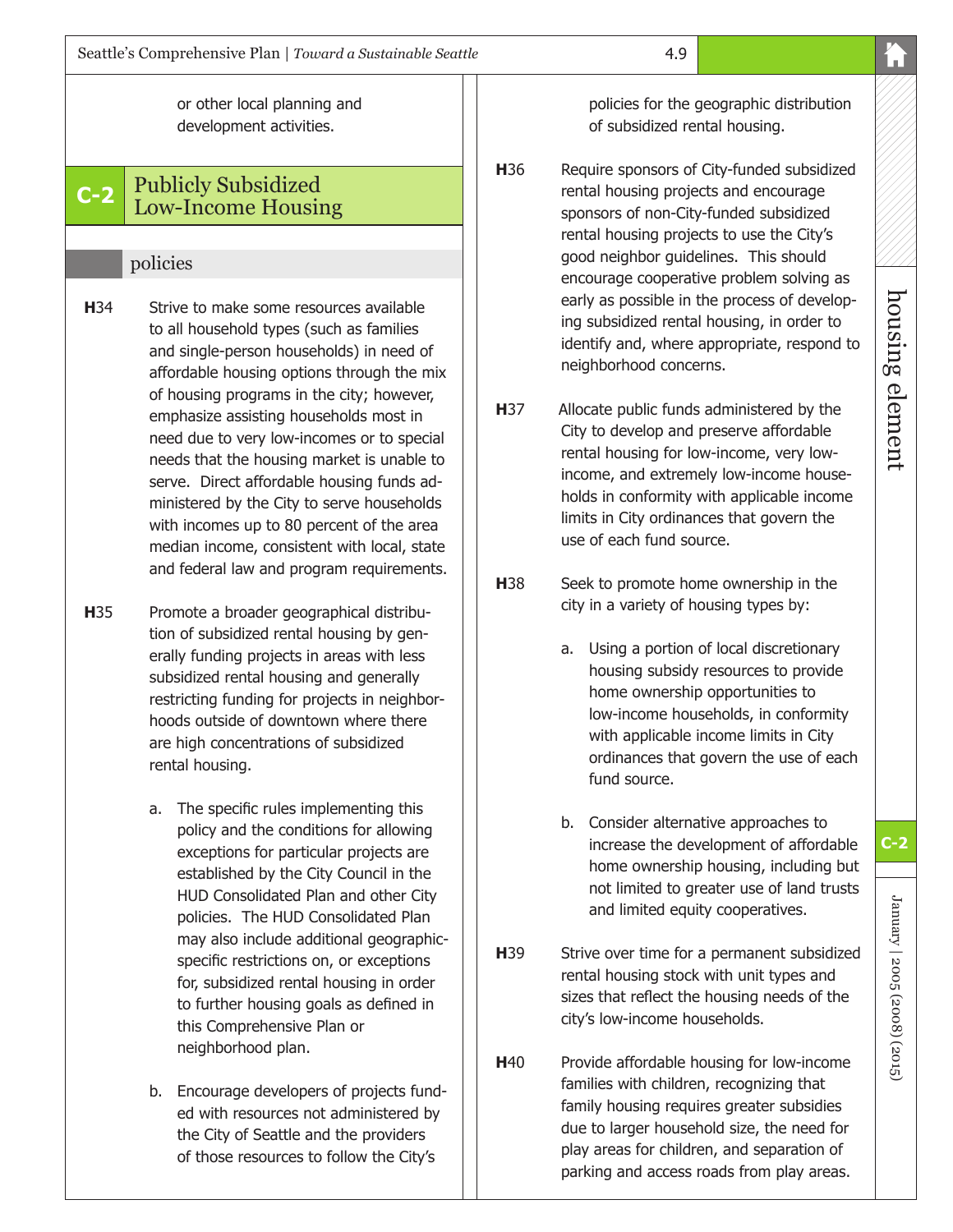|             | 4.10                                                                                                                                                                                                                                                                                                                                                                                                                                                                                                     | Seattle's Comprehensive Plan   Toward a Sustainable Seattle                                                                                                                                                                                                                                                                                                                                                                                                                                                                                         |
|-------------|----------------------------------------------------------------------------------------------------------------------------------------------------------------------------------------------------------------------------------------------------------------------------------------------------------------------------------------------------------------------------------------------------------------------------------------------------------------------------------------------------------|-----------------------------------------------------------------------------------------------------------------------------------------------------------------------------------------------------------------------------------------------------------------------------------------------------------------------------------------------------------------------------------------------------------------------------------------------------------------------------------------------------------------------------------------------------|
| H41         | Encourage and support the development of<br>affordable housing for low-income house-<br>holds in all parts of the city, including areas<br>of high land cost where greater subsidies<br>may be needed.                                                                                                                                                                                                                                                                                                   | planning and funding, where appropriate,<br>with the following types of housing<br>support services:<br>Services that respond to emergency<br>needs of the homeless (such as                                                                                                                                                                                                                                                                                                                                                                        |
| H42         | Allow use of public funds to provide sub-<br>sidized low-income housing units in oth-<br>erwise market-rate housing developments<br>in order to better integrate low-income<br>households into the community.                                                                                                                                                                                                                                                                                            | emergency shelters).<br>Services that assist clients to secure<br>housing (such as rent and security<br>deposit assistance, housing<br>relocation assistance).                                                                                                                                                                                                                                                                                                                                                                                      |
| H43         | Allocate resources for financial assistance to<br>eligible tenants with incomes up to 50 per-<br>cent of median income who are displaced<br>from existing low-income housing because<br>of redevelopment, substantial rehabilitation,<br>change-of-use or termination of long-term,<br>low-income rent restrictions in order to help<br>offset the cost of relocating to another unit<br>consistent with applicable state laws.                                                                          | Services that help clients to maintain<br>permanent housing (such as landlord/<br>tenant counseling, chore services, in-<br>home health care, outpatient mental<br>health treatment, employment counsel-<br>ing and placement assistance).<br>H46<br>Work in partnership among various levels                                                                                                                                                                                                                                                       |
| <b>H</b> 44 | Pursue a comprehensive approach of<br>prevention, transition, and stabilization ser-<br>vices to decrease potential homelessness,<br>stop recurring homelessness, and promote<br>long-term self-sufficiency.<br>Encourage efforts to expand the supply<br>a.<br>of extremely low-income, permanent<br>housing to meet the needs of those<br>for whom the cost of housing is a chief<br>cause of homelessness.                                                                                            | of government and with other public<br>agencies to address homeless and low-<br>income housing needs that transcend<br>jurisdictional boundaries.<br>Work with the federal and state<br>a.<br>governments to increase public support<br>for housing.<br>b. Work with the Seattle Housing Author-<br>ity to address the low-income housing<br>needs of Seattle residents.                                                                                                                                                                            |
| H45         | Strive to develop a continuum of hous-<br>b.<br>ing opportunities, ranging from emer-<br>gency shelters to transitional housing<br>to permanent housing, in order to<br>assist homeless households regain and<br>maintain stable, permanent housing.<br>Strategically invest in emergency and<br>c.<br>transitional housing for specific<br>homeless populations.<br>In recognition of the fact that for certain<br>people housing support services can mean<br>the difference between housing stability | Work with other jurisdictions in King<br>c.<br>County to pursue production of as-<br>sisted low-income housing throughout<br>the region and an equitable distribution<br>of the cost of providing housing and<br>human services to very-low-income<br>households, including the regional<br>problem of homelessness. Pursue the<br>development of new funding sources,<br>including a regional housing levy or<br>other sources of funding for low-<br>income housing and related supportive<br>services that may be used throughout<br>the region. |
|             |                                                                                                                                                                                                                                                                                                                                                                                                                                                                                                          | and homelessness, coordinate housing                                                                                                                                                                                                                                                                                                                                                                                                                                                                                                                |

 $\overline{\phantom{a}}$